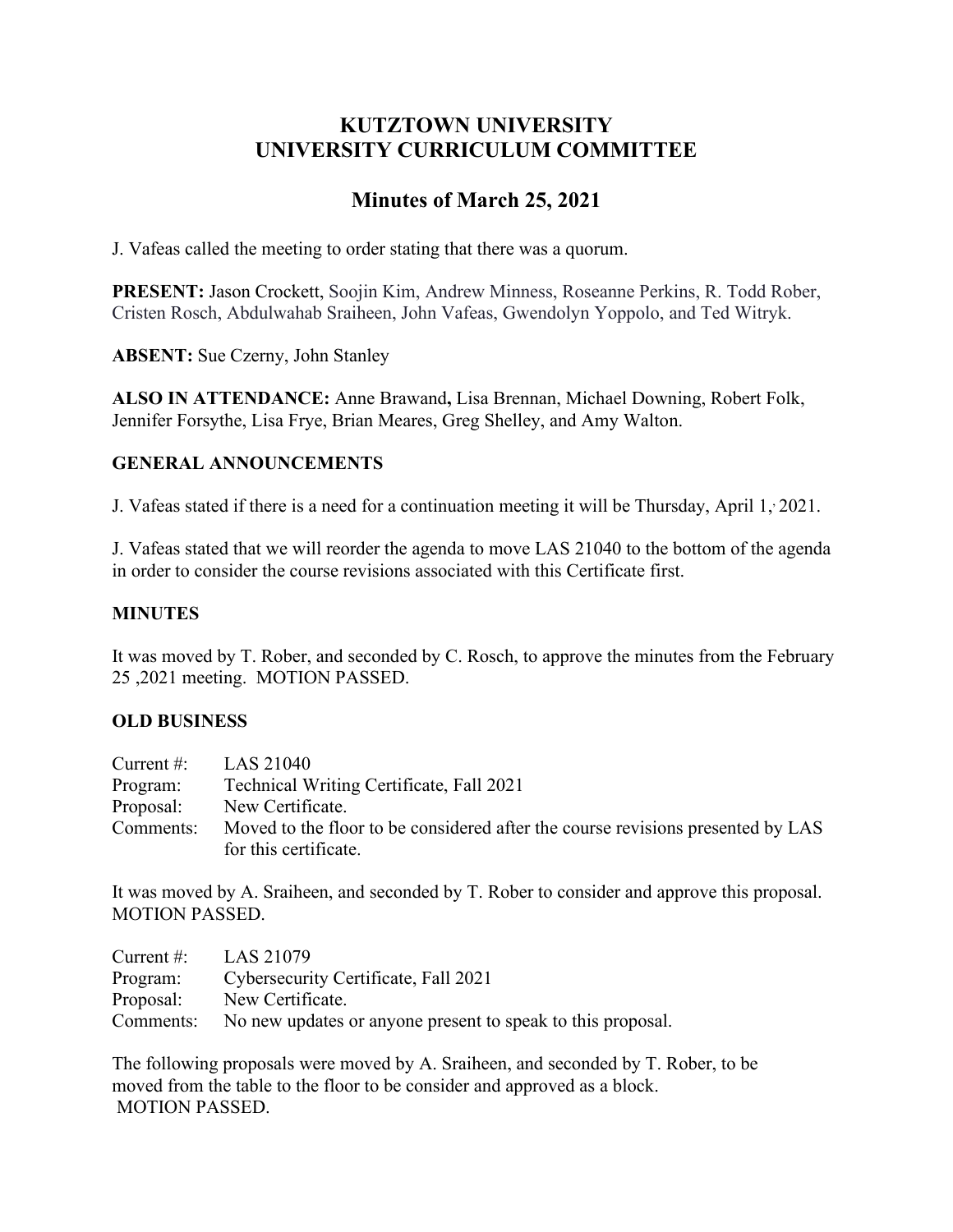| <b>COE 21025</b>                   | Program:                             | Special Education PreK-12; Elementary Education 4-8 Language<br>Arts and Reading, Fall 2021                                                                                                                                                                                                                                                                                                                                                                                                        |
|------------------------------------|--------------------------------------|----------------------------------------------------------------------------------------------------------------------------------------------------------------------------------------------------------------------------------------------------------------------------------------------------------------------------------------------------------------------------------------------------------------------------------------------------------------------------------------------------|
|                                    | Proposal:                            | Program Revision                                                                                                                                                                                                                                                                                                                                                                                                                                                                                   |
|                                    | Comment:                             | J. Vafeas stated that these proposals were tabled previously<br>because of the increase in the number of credits to 129 credits. This is above the<br>120 credit PASSHE requirement. Certain programs can have up to 135 credits<br>such as this being it is a Dual Certification program. There was a meeting with the                                                                                                                                                                            |
|                                    |                                      | Dean of the College of Education and it was determined that these competencies<br>are needed for Dual Certification and to have the 135 credits for this certification.                                                                                                                                                                                                                                                                                                                            |
| Current#:<br>Program:<br>Proposal: | <b>COE 21026</b><br>Program Revision | Special Education PreK-12; Elementary Education 4-8 Mathematics, Fall 2021                                                                                                                                                                                                                                                                                                                                                                                                                         |
|                                    | Comment:                             | J. Vafeas stated that these proposals were tabled previously<br>because of the increase in the number of credits to 129 credits. This is above the<br>120 credit PASSHE requirement. Certain programs can have up to 135 credits<br>such as this being it is a Dual Certification program. There was a meeting with the<br>Dean of the College of Education and it was determined that these competencies<br>are needed for Dual Certification and to have the 135 credits for this certification. |
| Current#:                          | <b>COE 21027</b>                     |                                                                                                                                                                                                                                                                                                                                                                                                                                                                                                    |
| Program:                           | Reading, Fall 2021                   | Visual Impairment Birth-21; Elementary Education 4-8 Language Arts and                                                                                                                                                                                                                                                                                                                                                                                                                             |
| Proposal:                          | Program Revision<br>Comment:         | J. Vafeas stated that these proposals were tabled previously<br>because of the increase in the number of credits to 129 credits. This is above the<br>120 credit PASSHE requirement. Certain programs can have up to 135 credits<br>such as this being it is a Dual Certification program. There was a meeting with the<br>Dean of the College of Education and it was determined that these competencies<br>are needed for Dual Certification and to have the 135 credits for this certification. |
| Current#:<br>Program:              | <b>COE 21028</b>                     | Visual Impairment Birth-21; Elementary Education 4-8 Mathematics, Fall 2021                                                                                                                                                                                                                                                                                                                                                                                                                        |
| Proposal:                          | Program Revision<br>Comment:         | J. Vafeas stated that these proposals were tabled previously<br>because of the increase in the number of credits to 129 credits. This is above the<br>120 credit PASSHE requirement. Certain programs can have up to 135 credits<br>such as this being it is a Dual Certification program. There was a meeting with the<br>Dean of the College of Education and it was determined that these competencies<br>are needed for Dual Certification and to have the 135 credits for this certification. |
| Current#:<br>Program:<br>Proposal: | <b>VPA 21102</b><br>Program Revision | Multicultural Studies Minor, Fall 2021                                                                                                                                                                                                                                                                                                                                                                                                                                                             |
| Comment:                           |                                      | J. Vafeas stated this is a collaborative proposal between VPA, LAS, and COE.                                                                                                                                                                                                                                                                                                                                                                                                                       |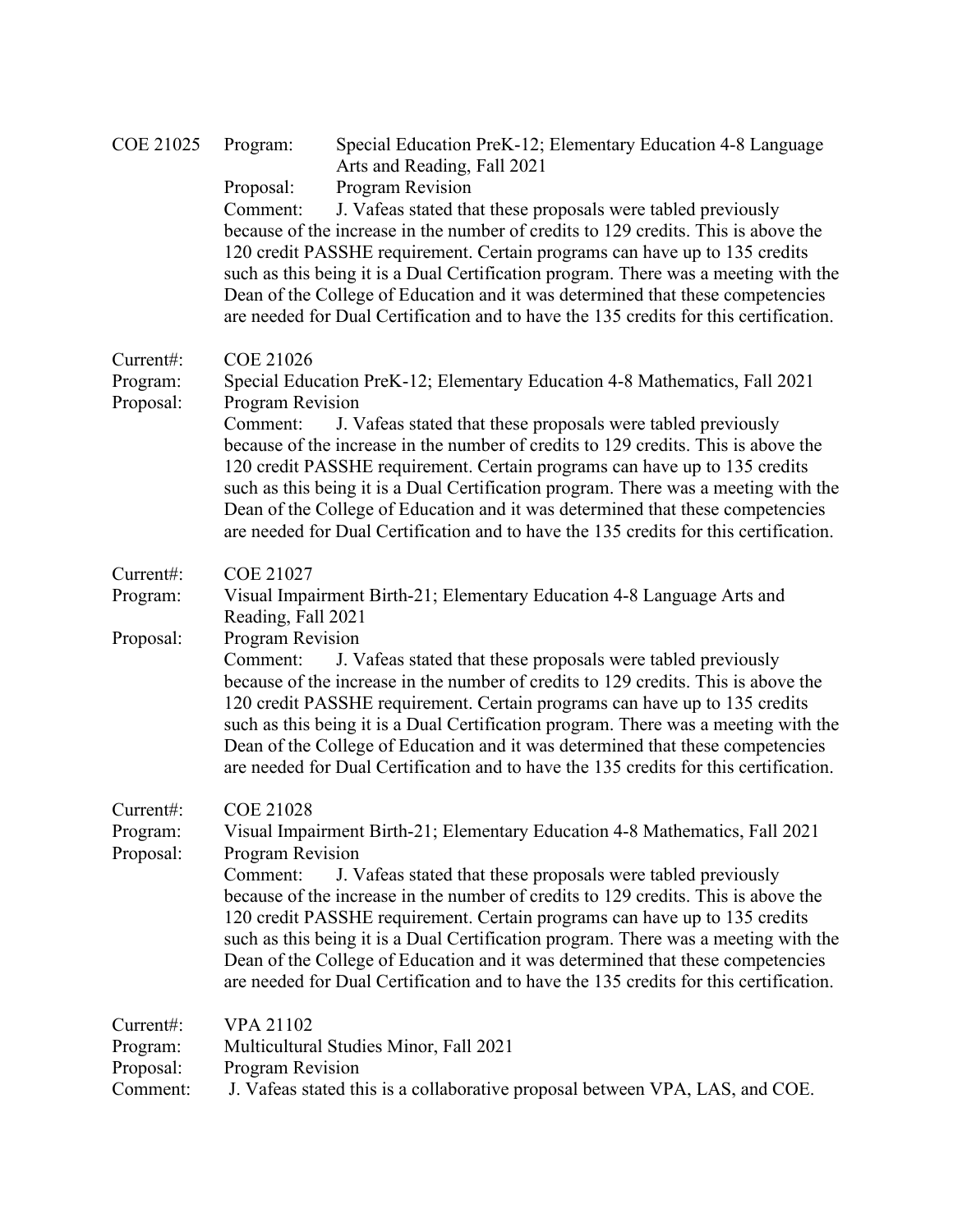G. Shelley is spearheading this proposal. He stated that this a revision to the existing minor, based on the President's diversity, equity, and inclusion action items. We are refreshing the minor and getting it up to date and changing the name and updating the list of elective courses.

It was moved by T. Rober, and seconded by R. Perkins, to be moved from the table to the floor to consider and approve this proposal. MOTION PASSED.

## **NEW BUSINESS**

#### **College of Education**

None

#### **College of Liberal Arts and Sciences**

| Current:  | LAS 21130                                                |
|-----------|----------------------------------------------------------|
| Course:   | CSC 102 Computer Graphics, Spring 2022                   |
| Proposal: | Change in number, descriptions, objectives, and outline. |
| Comment:  | L. Frye present to speak to this proposal.               |

It was moved by T. Rober, and seconded by A. Minness, to consider and approve this proposal. MOTION PASSED.

| Current:  | LAS 21131                                                                                                                                                                |
|-----------|--------------------------------------------------------------------------------------------------------------------------------------------------------------------------|
| Course:   | CSC 256 SQL Programming, Spring 2022                                                                                                                                     |
| Proposal: | New course added to the Master Course Listing.                                                                                                                           |
| Comment:  | T. Rober asked if there was an assessment memo attached to the proposal. L. Frye<br>stated that this elective is not used for assessment. J. Vafeas asked for an updated |
|           | proposal to be submitted to SharePoint.                                                                                                                                  |

It was moved by A. Sraiheen, and seconded by T. Rober to consider and approve this proposal. MOTION PASSED.

The following proposals were moved by A. Sraiheen, and seconded by T. Rober, to be consider and approved as a block. MOTION PASSED

| LAS 21132 | Program:  | B.S./M.S. in Computer Science: Software Development Track,<br>Spring 2022   |
|-----------|-----------|-----------------------------------------------------------------------------|
|           | Proposal: | Program Moratorium                                                          |
|           | Comment:  | L. Frye present to speak to this proposal.                                  |
| LAS 21133 | Program:  | B.S./M.S. in Computer Science; Information Technology Track,<br>Spring 2022 |
|           | Proposal: | Program Moratorium                                                          |
|           | Comment:  | L. Frye present to speak to this proposal.                                  |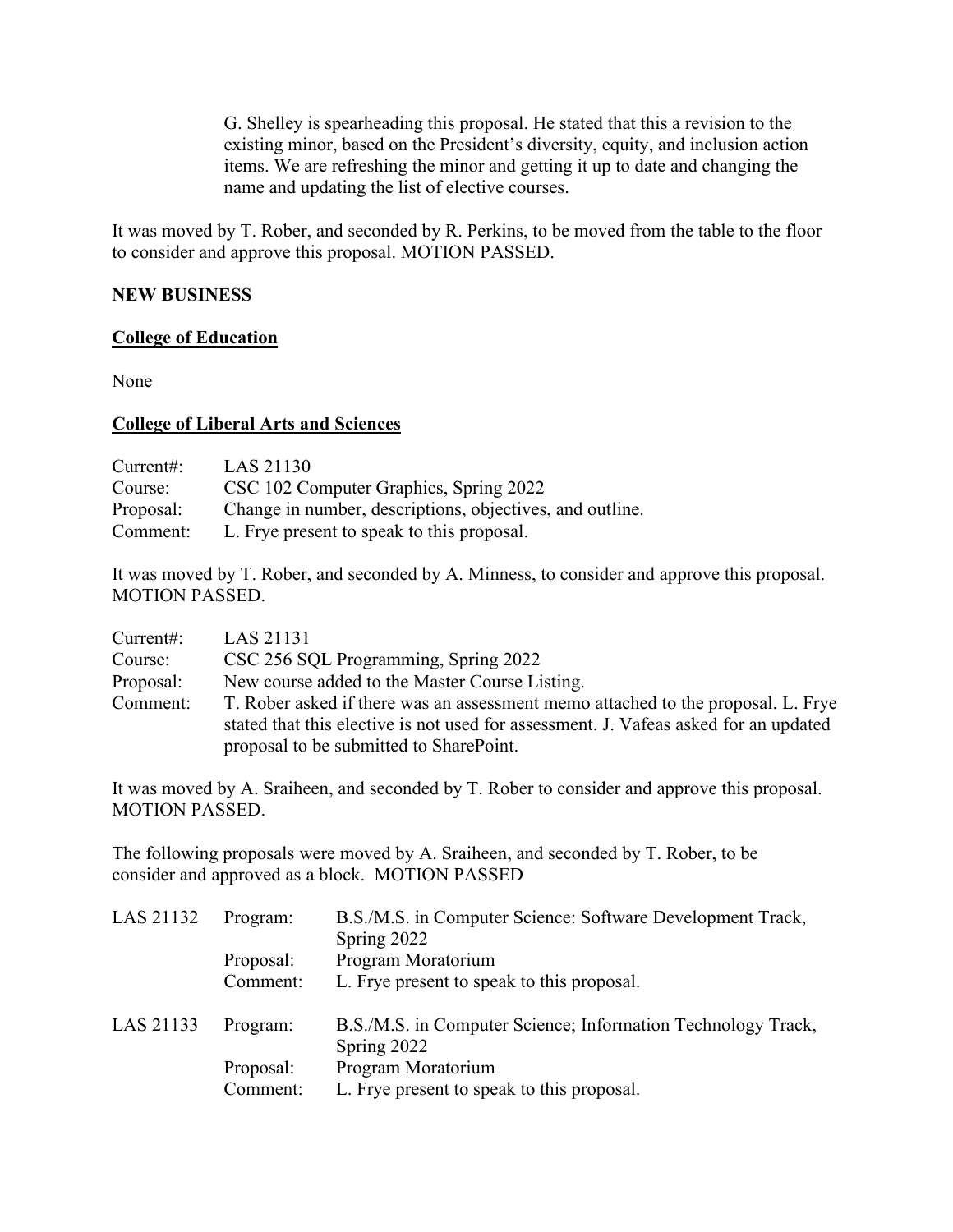| LAS 21134 | Program:  | M.S./B.S. in Computer Science; Software Development Track,<br>Spring 2022   |
|-----------|-----------|-----------------------------------------------------------------------------|
|           | Proposal: | Program Moratorium                                                          |
|           | Comment:  | L. Frye present to speak to this proposal.                                  |
| LAS 21135 | Program:  | M.S./B.S. in Computer Science; Information Technology Track,<br>Spring 2022 |
|           | Proposal: | Program Moratorium                                                          |
|           | Comment:  | L. Frye present to speak to this proposal.                                  |

The following proposals were moved by A. Sraiheen, and seconded by A. Minness, to be considered and approved as a block. MOTION PASSED.

| <b>LAS 21137</b> | Course:<br>Proposal:<br>Comment: | WRI 321 Information Design, Spring 2022<br>Change in prerequisites.<br>J. Vafeas stated that part of the previous issue was that the entry<br>courses had prerequisites and should not have. To resolve this<br>issue, they have added or permission of instructor. That does not<br>need to be listed on each course in the certificate.          |
|------------------|----------------------------------|----------------------------------------------------------------------------------------------------------------------------------------------------------------------------------------------------------------------------------------------------------------------------------------------------------------------------------------------------|
| <b>LAS 21138</b> | Course:<br>Proposal:<br>Comment: | WRI 320 Advanced Technical Writing, Spring 2022<br>Change in prerequisites.<br>J. Vafeas stated that part of the previous issue was that the entry<br>courses had prerequisites and should not have. To resolve this<br>issue, they have added or permission of instructor. That does not<br>need to be listed on each course in the certificate.  |
| LAS 21139        | Course:<br>Proposal:<br>Comment: | WRI 255 Creating User Documentation, Spring 2022<br>Change in prerequisites.<br>J. Vafeas stated that part of the previous issue was that the entry<br>courses had prerequisites and should not have. To resolve this<br>issue, they have added or permission of instructor. That does not<br>need to be listed on each course in the certificate. |
| <b>LAS 21140</b> | Course:<br>Proposal:<br>Comment: | WRI 120 Technical Writing, Spring 2022<br>Change in prerequisites.<br>J. Vafeas stated that part of the previous issue was that the entry<br>courses had prerequisites and should not have. To resolve this<br>issue, they have added or permission of instructor. That does not<br>need to be listed on each course in the certificate.           |
| LAS 21141        | Course:<br>Proposal:<br>Comment: | WRI 205 Scientific Writing, Spring 2022<br>Change in prerequisites.<br>J. Vafeas stated that part of the previous issue was that the entry<br>courses had prerequisites and should not have. To resolve this                                                                                                                                       |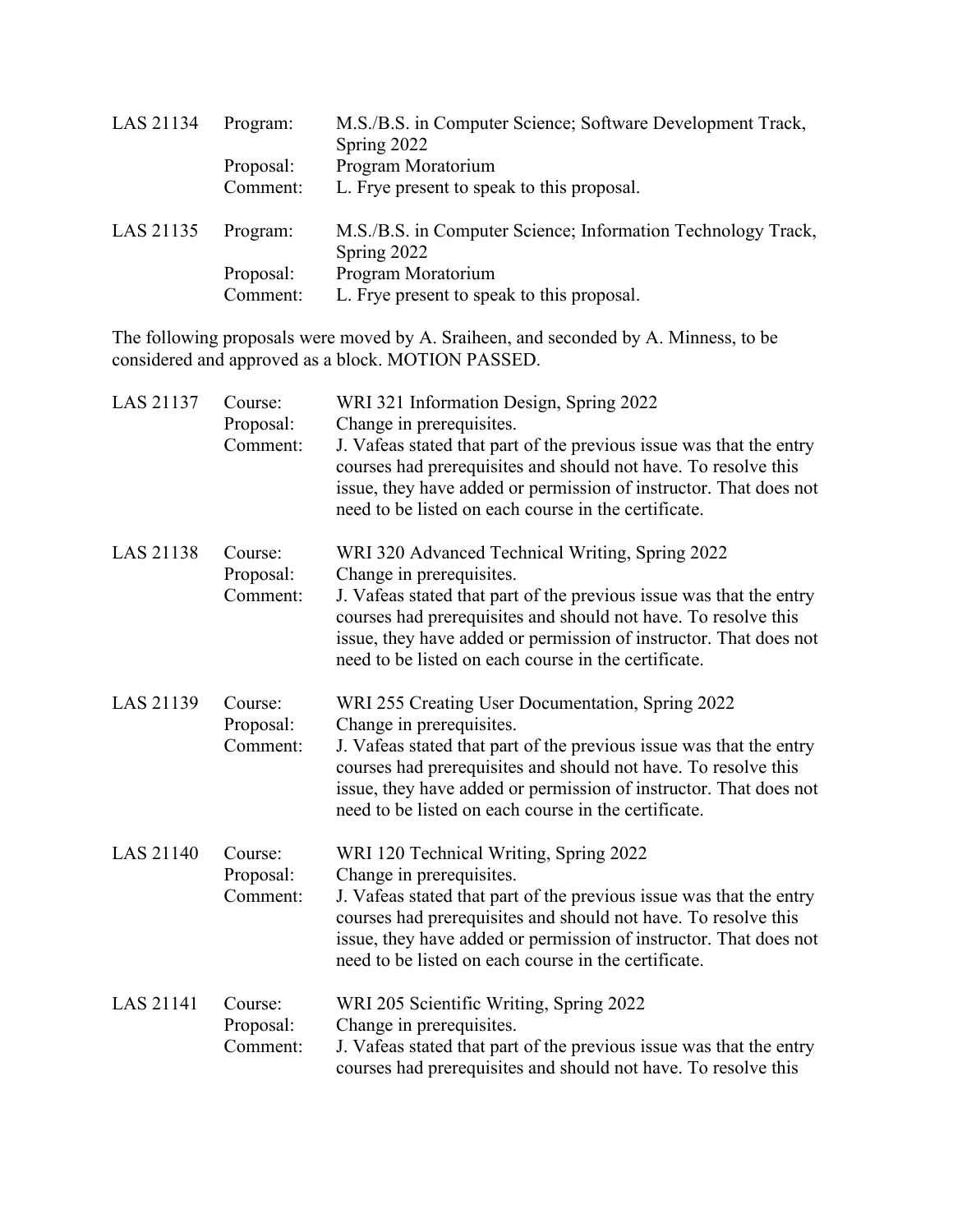|           |           | issue, they have added or permission of instructor. That does not<br>need to be listed on each course in the certificate. A. Sraiheen<br>questioned whether prerequisites for ENG 23, ENG 24, and ENG<br>25 were and/or. T. Witryk stated they should be ENG 23 or, ENG<br>24 or ENG 25 or any COMP 100 course or permission of the<br>Instructor. J. Vafeas asked R. Folk to submit an updated proposal. |
|-----------|-----------|-----------------------------------------------------------------------------------------------------------------------------------------------------------------------------------------------------------------------------------------------------------------------------------------------------------------------------------------------------------------------------------------------------------|
| LAS 21143 | Course:   | WRI 226 Desktop Publishing: Writing and Editing Newsletters,<br>Spring 2022.                                                                                                                                                                                                                                                                                                                              |
|           | Proposal: | Change in prerequisites.                                                                                                                                                                                                                                                                                                                                                                                  |
|           | Comment:  | J. Vafeas stated that part of the previous issue was that the entry<br>courses had prerequisites and should not have. To resolve this<br>issue, they have added or permission of instructor. That does not<br>need to be listed on each course in the certificate.                                                                                                                                        |

## **College of Visual and Performing Arts**

| Current:  | <b>VPA 2146</b>                              |
|-----------|----------------------------------------------|
| Course:   | ARU 331 Design for Disabilities, Spring 2022 |
| Proposal: | Change in credit hours and prerequisites.    |

It was moved by T. Rober, and seconded by A. Sraiheen, to consider and approve this proposal. MOTION PASSED.

| Current:  | <b>VPA 20184</b>                          |
|-----------|-------------------------------------------|
| Course:   | ARU 546 Jewelry and Metalcraft, Fall 2021 |
| Proposal" | De-archive course.                        |

It was moved by T. Rober, and seconded by C. Rosch, to consider and approve this proposal. MOTION PASSED.

| Current:  | <b>VPA 20185</b>                                        |
|-----------|---------------------------------------------------------|
| Course:   | ARU 581 The Teaching of Response to the Arts, Fall 2021 |
| Proposal: | Change in title, de-archive course.                     |
| Comments: | The new title will be Response to the Arts.             |

It was moved by A. Sraiheen, and seconded by T. Rober, to consider and approve this proposal. MOTION PASSED.

| Current:  | <b>VPA 21110</b>                                                                   |
|-----------|------------------------------------------------------------------------------------|
| Course:   | ARU 565 Internship in Arts Administration, Spring 2022                             |
| Proposal: | New course added to the Master Course Listing.                                     |
| Comments: | T. Rober stated this is a field experience internship course. B. Meares stated the |
|           | Course number 565 is already in use. The course number will be ARU 566.            |
|           | T. Witryk stated on internship courses they require an application, there is no    |
|           | need to put prerequisites in.                                                      |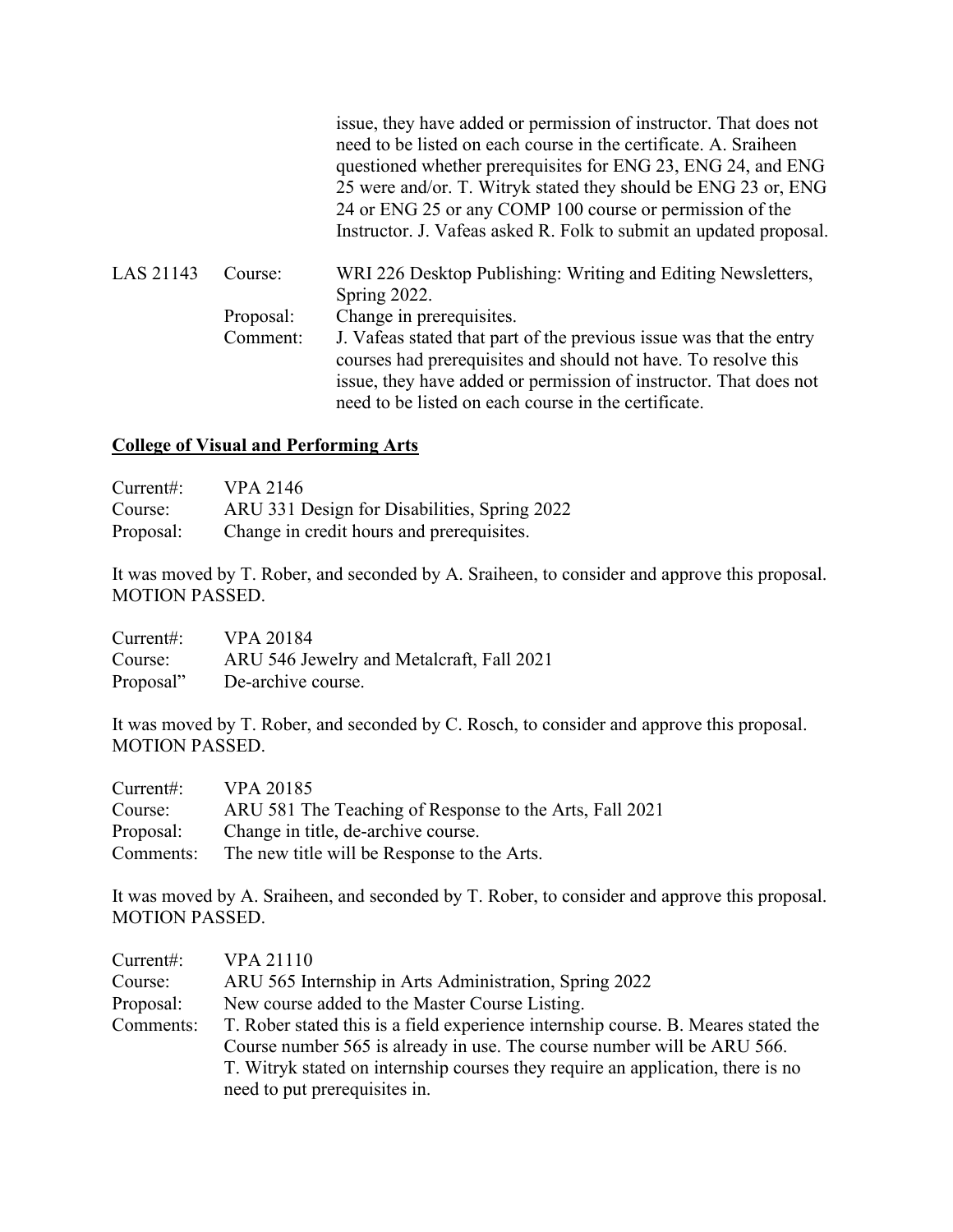It was moved by S. Kim, and seconded by C. Rosch, to consider and approve this proposal. MOTION PASSED.

| Current: | VPA 21103                                                                      |
|----------|--------------------------------------------------------------------------------|
| Course:  | COM, Spring 2022                                                               |
|          | Proposal: Omnibus Course Archive                                               |
|          | Comments: COM 225 Advanced Solo Performance, COM 250 Latino/a Performance, COM |
|          | 320 Group Performance of Literature.                                           |

It was moved by A. Minness, and seconded by T. Rober, to consider and approve this proposal. MOTION PASSED.

| Current:  | VPA 21104                                                                           |
|-----------|-------------------------------------------------------------------------------------|
| Course:   | ART 041 Introduction to Textiles & Materials Studies for Non-Majors, Spring         |
|           | 2022                                                                                |
| Proposal: | Change in title, and prefix.                                                        |
| Comments: | G. Yoppolo present to speak to this proposal. She asked if the effective date could |
|           | Be change to Fall 2021. J. Vafeas stated it could not as it does not meet the       |
|           | criteria to be changed.                                                             |

It was moved by T. Rober, and seconded by C. Rosch, to consider and approve this proposal. MOTION PASSED.

| Current#: | <b>VPA 21105</b>                                                |
|-----------|-----------------------------------------------------------------|
| Course:   | ART 042 Introduction to Weaving for Non-Art Majors, Spring 2022 |
| Proposal: | Change in number, title, and prefix.                            |

It was moved by A. Sraiheen, and seconded by T. Rober, to consider and approve this proposal. MOTION PASSED.

# **ANNOUNCEMENTS**

#### **General Education**

#### **None Selected Topics Courses**

- **COE 2121** Selected Topics and Issues in Community Counseling; COU 560 Social Justice in Counseling, Summer II, 2021 **COE 2122** Selected Topics and Issues in Community Counseling; COU 560 Counseling with Cognitive Behavior Therapy, Summer II 2021
- **VPA 21107** Alumni Seminar: ALM 100 The Visual Journal, Fall 2021